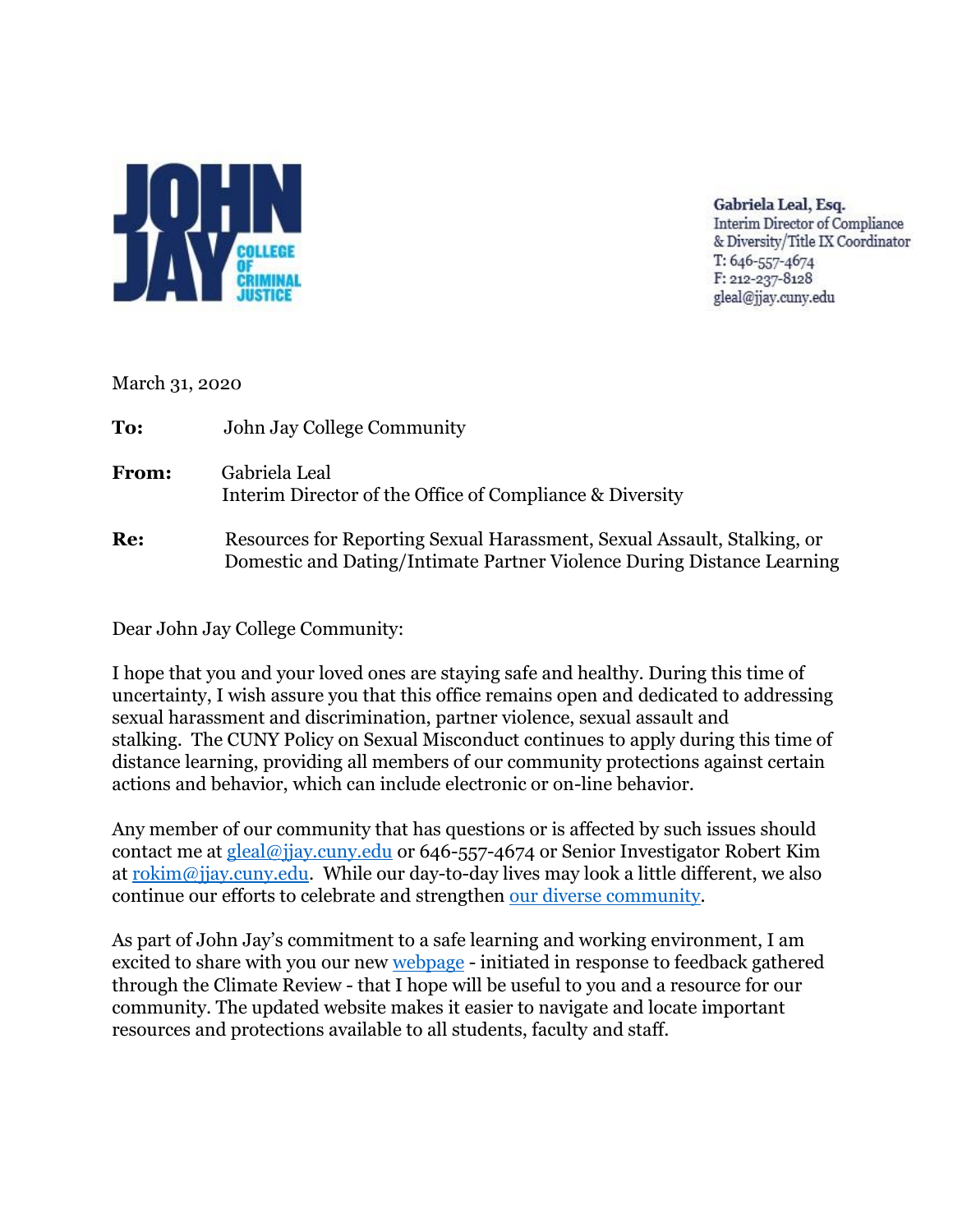## **John Jay's Commitment to Eradicating Sexual Misconduct, Discrimination or Retaliation.**

All members of the College community are encouraged to report issues or concerns involving sexual misconduct, discrimination or retaliation to the Office of Compliance and Diversity. John Jay also offers protections against retaliation for individuals who file a complaint, cooperate in an investigation or oppose prohibited behavior.

## **Where to get help**:

- **1. Title IX Coordinator**: Gabriela Leal, Interim Director of Compliance and Diversity and Title IX coordinator, (646)-557-4674, [gleal@jjay.cuny.edu.](mailto:gleal@jjay.cuny.edu)
- **2. Public Safety**: Diego Redondo, Director of Public Safety & Risk Management,  $(212)-237-8524$ , [dredondo@jjay.cuny.edu.](mailto:dredondo@jjay.cuny.edu)
- **3. Students may also contact:** Michael Martinez-Sachs, Dean of Students, (212)- 237-8211; [msachs@jjay.cuny.edu.](mailto:msachs@jjay.cuny.edu)
- **4. Employees may also contact:** Paul Wyatt, Director of Performance Development in Human Resources, [pawyatt@jjay.cuny.edu.](mailto:pawyatt@jjay.cuny.edu)

Should any person wish to speak confidentially, they may do so through the following resources:

*Students* may contact the Counseling Services Center: Director of Counseling, Dr. Gerard Bryant, [gwbryant@jjay.cuny.edu](mailto:gwbryant@jjay.cuny.edu) or the Women's Center for Gender Justice: Women's Center Counselor and Gender-Based Violence Prevention and Response Advocate, **Jessica Greenfield**, [jgreenfield@jjay.cuny.edu.](mailto:jgreenfield@jjay.cuny.edu)

*Employees* can access supportive confidential resources, including private counseling from the **CUNY Work-life Program**, through Deer Oaks. To access the program, please call 855-492-3633 or log in using "cuny" (all lowercase) as your username and password at [https://members.deeroakseap.com/.](https://members.deeroakseap.com/) More information can be accessed here: [http://www.jjay.cuny.edu/cuny-employee](http://www.jjay.cuny.edu/cuny-employee-assistance-program)[assistance-program.](http://www.jjay.cuny.edu/cuny-employee-assistance-program)

## **More Information is Available:**

To learn more about the *[CUNY Policy on Equal Opportunity and Non-Discrimination,](http://www.jjay.cuny.edu/sites/default/files/compliance_diversity/Equal_Employment_Opportunity_Policy_CUNY.pdf) [CUNY Policy on Sexual Misconduct](http://www.jjay.cuny.edu/sites/default/files/compliance_diversity/CUNY-Policy-on-Sexual-Misconduct.pdf)* and the *[Students' Bill of Rights](http://www.jjay.cuny.edu/sites/default/files/compliance_diversity/student_bill_of_rights.pdf)*, please visit the new **John Jay College Office of Compliance and Diversity website** at [http://www.jjay.cuny.edu/preventing-harassment-and-discrimination-fostering](http://www.jjay.cuny.edu/preventing-harassment-and-discrimination-fostering-diversity-and-inclusion)[diversity-and-inclusion](http://www.jjay.cuny.edu/preventing-harassment-and-discrimination-fostering-diversity-and-inclusion)